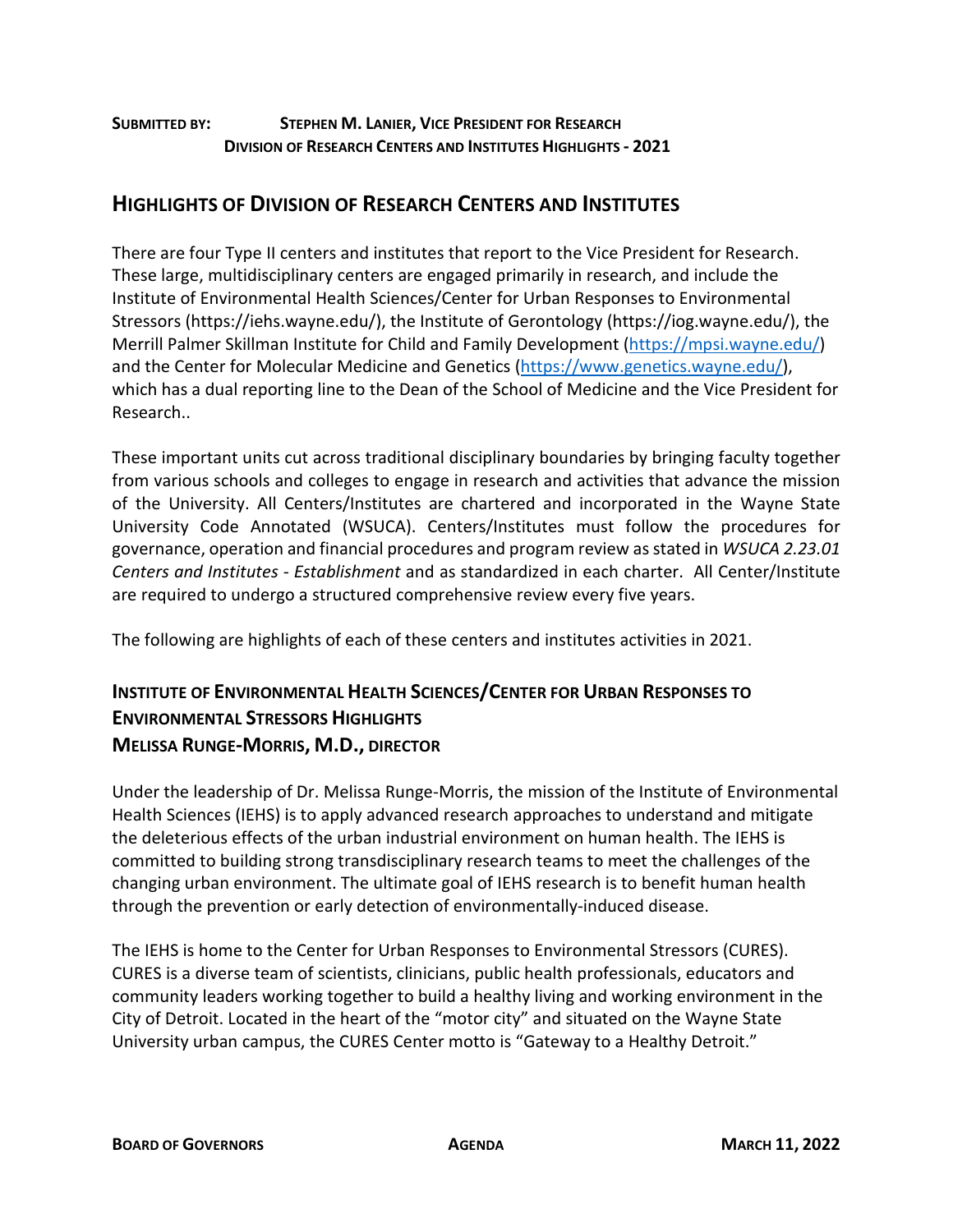The following are highlights of some of the many activities and accomplishments of the Institute of Environmental Health Sciences in 2021.

- The \$2.3 million Center for Urban Responses to Environmental Stressors (CURES) (P30 ES020957), funded by NIEHS since 2014, submitted its competitive renewal application and is pending funding decision. CURES focuses on the role of urban exposure to chemical and non-chemical environmental stressors as critical determinants of health and resilience in the City of Detroit. IEHS/CURES in IBio serves as the nerve center for the CURES transdisciplinary team of investigators, educators, and community partners. Since CURES' last competitive renewal in 2017, the CURES NIH funding base has grown ~3-fold, from \$1,371,672 in 2017 to \$3,963,399 in 2022. Return on investment for CURES NIEHS funding base during this past year amounts to 308%, and CURES pilot project funding return on P30 investment since 2017 is >20-fold.
- The \$13 million "Center for Leadership in Environmental Awareness and Research (CLEAR) (1P42 ES030991-01A1)" Superfund Research Program application is currently pending funding decision from NIH. This richly collaborative program, led by MPIs Drs. Runge-Morris and Carol Miller of CURES, applies biomedical and engineering research expertise, community engagement, training, and data and analytical support to investigate the role of exposure to volatile organic chemicals (VOCs) in the urban built environment as a key contributing factor to Detroit's persistently high rates of preterm birth and adverse birth outcomes.
- "Addressing Cardiometabolic Health Inequities by Early Prevention in the Great Lakes Region," (ACHIEVE GreatER; P50MD017351). ACHIEVE GreatER is an \$18 million translational research program that was recently funded by the National Institute on Minority Health and Health Disparities (PI, CURES member, Phillip Levy, MD; also includes CURES members Ghosh, Korzeniewski, and Kocarek). When recently reviewed, the decision to include environmental health objectives as a focus area in the ACHIEVE GreatER initiative was considered a major strength.
- CHECK-UP. Wayne State University recently approved the charter of a new "Community Knowledge in Urban Populations (CHECK-UP)" Center focused on furthering urban health equity, antiracism, and community education. Focus areas include 1) LGBTQ Health, 2) Middle Eastern and North African & Immigrant Health, 3) Racial Equity and Black Health, and 4) a Community Scholars Program (funded by a grant from the Total Health Care Foundation). Led by Dr. Hayley Thompson of the Karmanos P30 Comprehensive Cancer Center, CHECK-UP draws upon CURES leadership, resources, and experience; Dr. Carrie Leach of the CURES Community Engagement Core (CEC) is the Associate Director of Community Inclusion in CHECK-UP and CURES CEC Coordinator Rochelle Chapman is the integrative liaison to Detroit's faith-based communities.
- S10 Shared Instrument Grant Award (S10 OD030484-01). In response to CURES members' growing analytical needs, CURES Exposure Signatures Facility Core co-leader Dr. Paul Stemmer competed successfully for an S10 Shared Instrumentation Grant to purchase a new Orbitrap Eclipse. The Eclipse is the most advanced mass spectrometer for proteome analysis and provides enabling technology for the analysis of low abundance contaminants and VOC protein adducts produced after VOC exposure.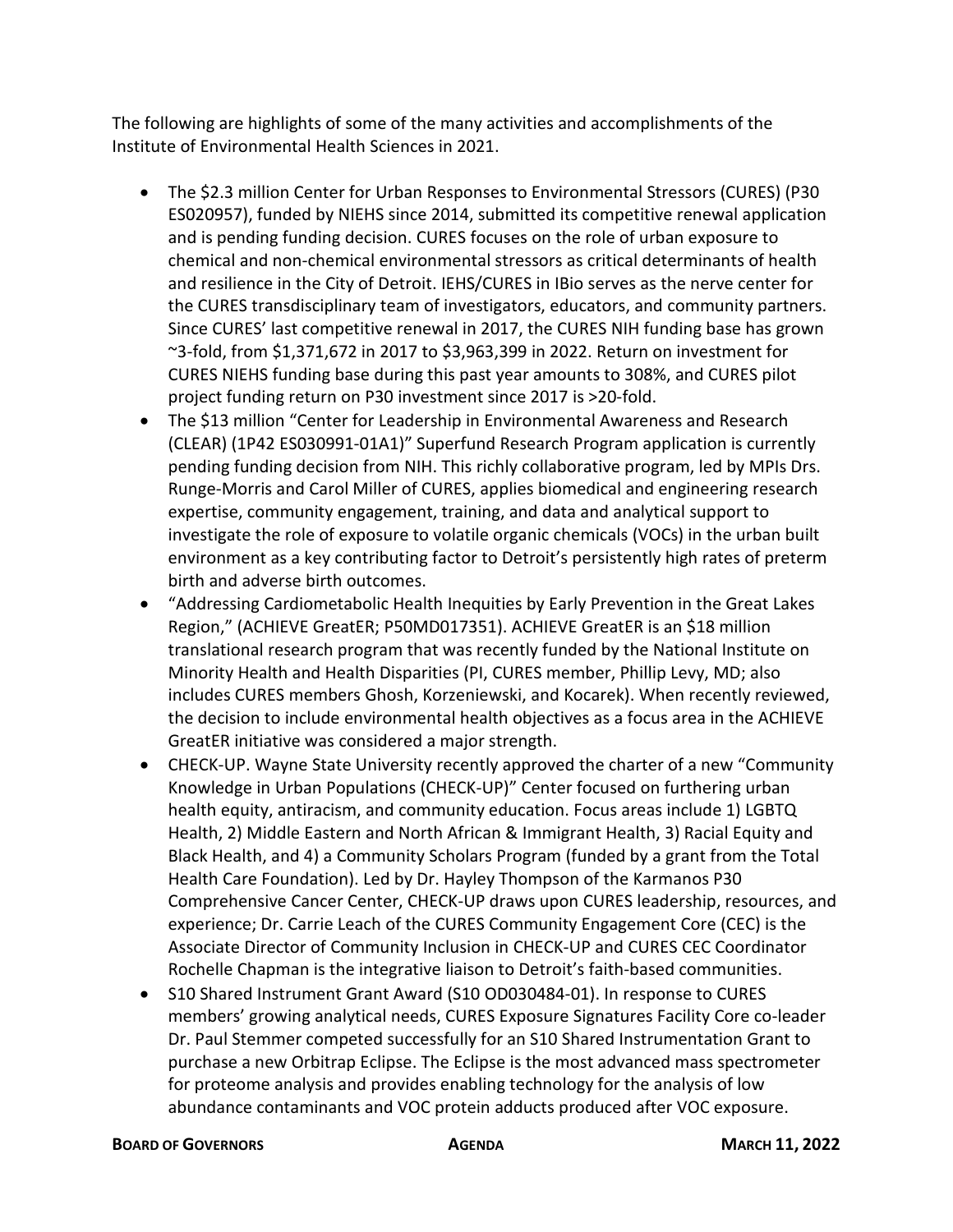- Cultivating the Next Generation of Leaders in Environmental Health Science. As a direct result of CURES Career Enhancement mentoring, Integrative Health Science Facility Core team-science expertise, and pilot project funding opportunities, CURES has provided a fertile environment for introducing early-stage investigators to the field of environmental health science research and for expanding the research careers of those with previous environmental health training. For example:
- Dr. Tracie Baker is a molecular toxicologist with expertise in the zebrafish model. Dr. Baker benefitted from CURES pilot project funding and received her first R01 funding from NIEHS in 2019 ("Genetic and epigenetic mechanisms of infertility caused by endocrine disrupting chemicals," R01 ES030722). Dr. Baker developed an international reputation as a consequence of CURES collaborations and was promoted to associate professor at Wayne State University in 2021. She recently accepted a new faculty position at the University of Florida but remains a committed CURES member and also serves as a project PI in the CLEAR Superfund Research Program application.
- Dr. Marianna Sadagurski is an assistant professor at Wayne State University with specialized training in the neuroscience of metabolic disease. She was attracted to environmental health science research by CURES. Dr. Sadagurski competed successfully for CURES pilot project funding and also benefitted from CURES Career Enhancement mentoring. In November 2021 Dr. Sadagurski's NIEHS R01 application entitled, "Benzene Exposure Promotes Neuroinflammation and Metabolic Dysregulation" (R01 ES033171- 01A1), which was based on her CURES pilot project, received a score of 1 percentile. As a consequence of collaborative bridges made possible by CURES, Dr. Sadagurski is a rising star in CURES and is also a project co-investigator in the pending CLEAR proposal.
- Dr. Michael Petriello is an assistant professor who was recruited to Wayne State University in 2019 from the University of Kentucky. He is a basic science toxicologist with expertise in metabolic disease and metabolomics. As a consequence of career mentoring, collaborative connectivity, and pilot project opportunities made possible by CURES, Dr. Petriello has expanded the translational direction of his research within a short timeframe. Dr. Petriello recently received competitive funding (2-year award of \$200,000) from the Environmental Influences on Child Health Outcomes (ECHO) program for a project entitled "Impacts of interactions between environmental chemical exposures and diet on gut microbiota and microbiota-derived metabolites in mothers and children." A second translational research award grew out of a CURES pilot project proposal. It is a 1 year, \$41,000 competitive award from the Detroit Medical Center Foundation for a project entitled "Impact of PFAS pollutant exposures on cardiovascular disease markers in African American residents of Detroit and interventions with statins." This work represents a collaboration between Dr. Petriello and physician-scientist Dr. Levy (ACHIEVE GreatER PI).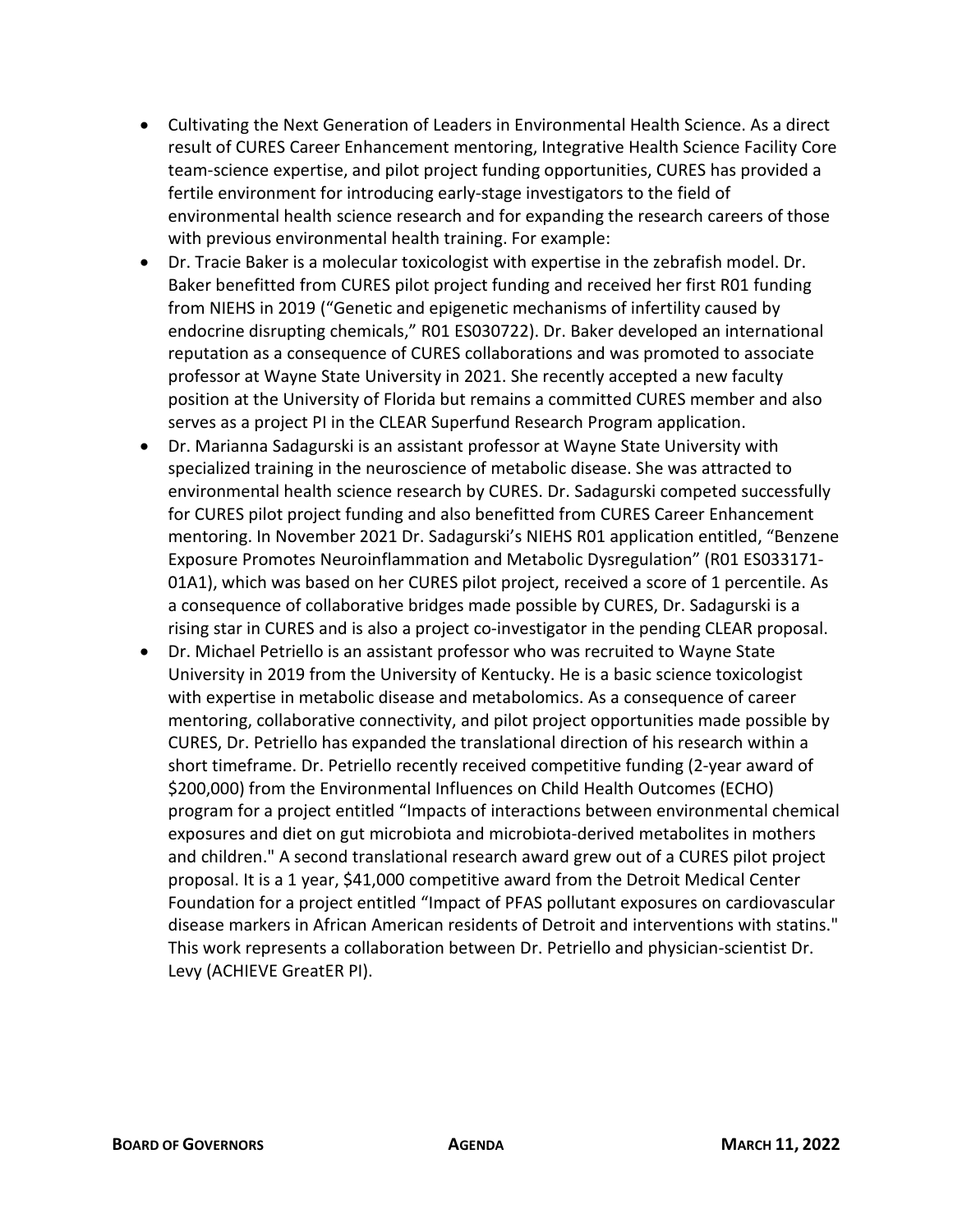### **INSTITUTE OF GERONTOLOGY HIGHLIGHTS PETER LICHTENBERG, PH.D.**

Under the leadership of Dr. Peter Lichtenberg, the Institute of Gerontology at Wayne State University is a premier program that is intensively focused on research, advanced pre- and postdoctoral student training, community outreach and continuing education for health care providers. Their goal is to inform and empower older adults and those who serve them through discovery and learning. Their research mission is to advance understanding of age-related changes and age-related differences in neural, cognitive, economic and social processes with a goal of improving the community's health through the research that they do.

The Institute of Gerontology has formed strong collaborations across the university, within the City of Detroit, across the state and with national and international scientific communities in an effort to stimulate research and teaching of gerontology. The Institute of Gerontology is respected for its long-standing expertise and engagement with local, national and international communities of scholars and practitioners, and are known as innovators in conceptual, methodological and translational aspects of gerontological research and practice.

The following are highlights of some of the many activities and accomplishments of the Institute of Gerontology in 2021.

- The Institute of Gerontology received approval to search for a new faculty member and they are now interviewing candidates.
- The Institute of Gerontology has now trained close to 100 Ph.D. candidates in its Pre-Doctoral Training Program in Aging & Health.
- The Institute of Gerontology trained nearly 26,000 professionals in the past two years through 165 online programs – now reaching across eight states.
- The Institute of Gerontology has connected to 6,285 older adults by hosting 43 online conferences and workshops in the past year.
- Peter Lichtenberg, Ph.D., ABPP, director of the Institute of Gerontology at Wayne State University, was installed as 78th President of the Gerontological Society of America. The Gerontological Society of America is the leading interdisciplinary gerontology research organization in the world, with a membership of 5,300. Dr. Lichtenberg is the first Wayne State University member of GSA to be elected president.
- The Institute of Gerontology continued the development of Older Adult Nest Egg website and efforts toward licensing are in process. OlderAdultNestEgg.com provides free online training, screenings and interviews to assess financial decision-making ability of older adults and identify exploitation risks. The tools are designed for easy use by a long list of professionals who work with older adults.
- Fund Development The Institute of Gerontology's endowment is now over \$2 million—their goal was raised to \$2.5 million. The Institute of Gerontology has also had an increase in grant funding over the past two years.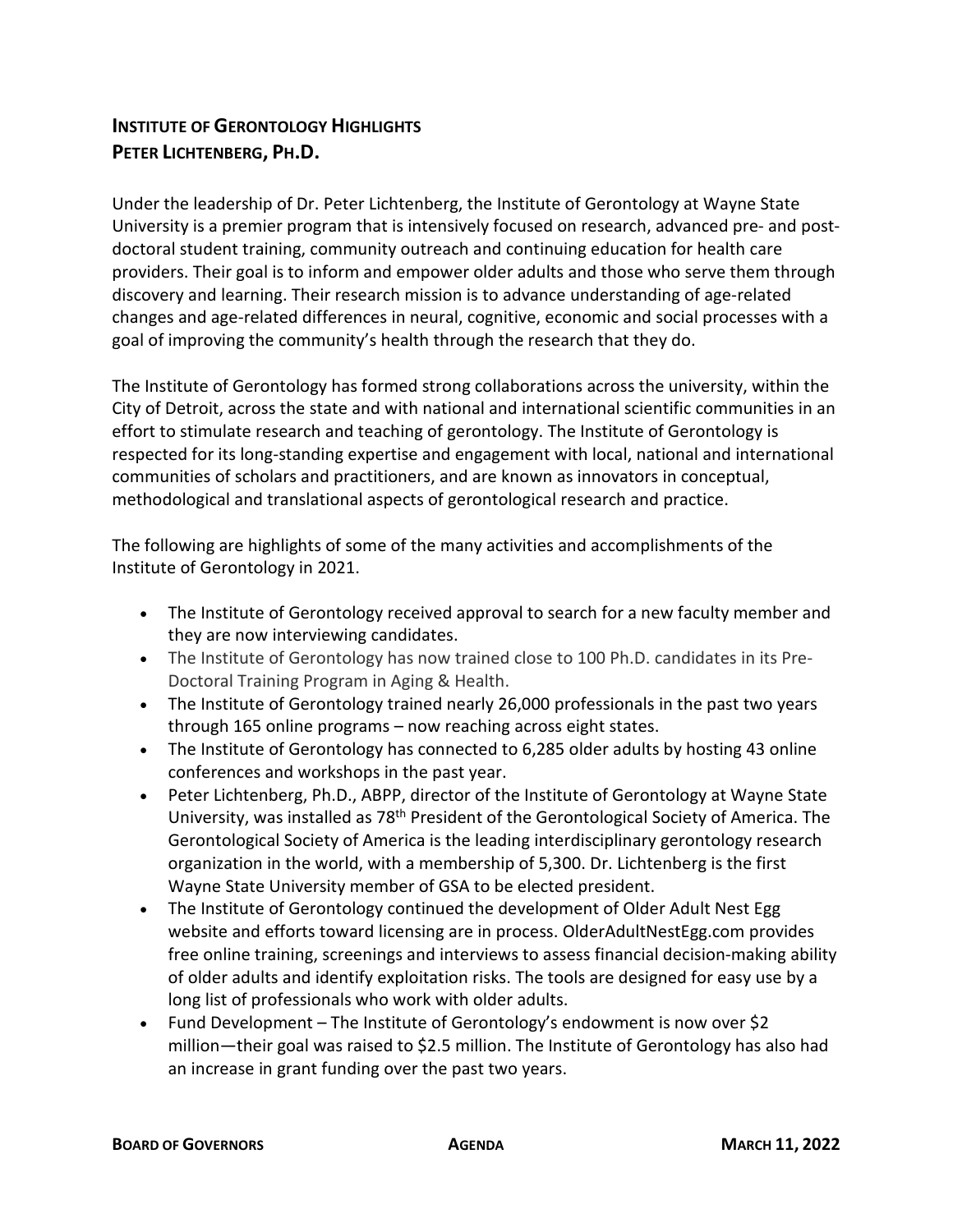• Jessica Robbins, Ph.D., assistant professor of anthropology and in the Institute of Gerontology, has published *Aging Nationally in Contemporary Poland: Memory, Kinship, and Personhood* (Rutgers University Press, 2021). The book examines how the recent concept of "active aging" interacts with the health-promoting behaviors of older Poles who lived through major social, economic and political upheaval as the country transitioned from socialism to capitalism. Dr. Robbins has won awards for her book and article on aging nationally.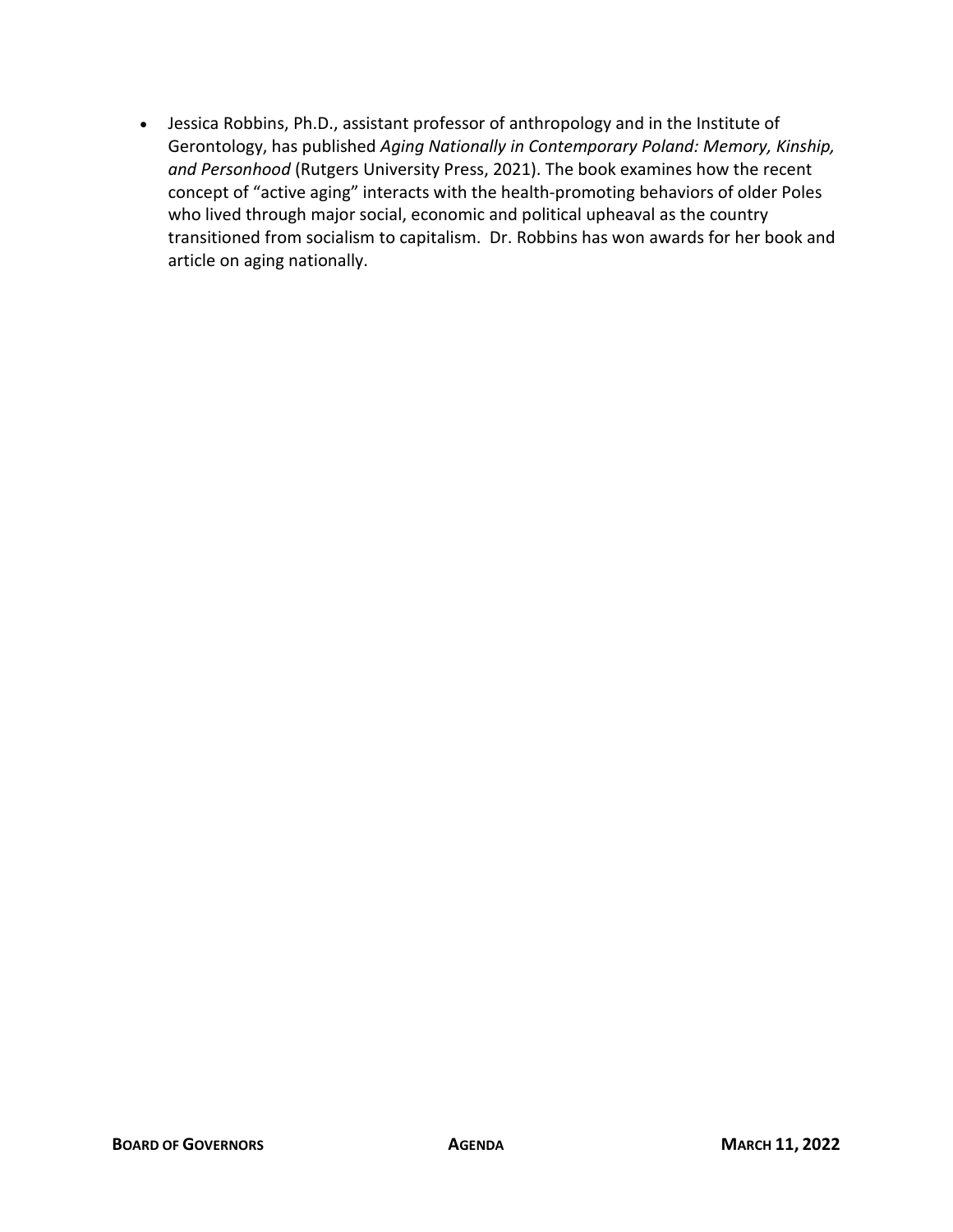### **MERRILL PALMER SKILLMAN INSTITUTE HIGHLIGHTS PETER LICHTENBERG, PH.D.**

Under the leadership of Dr. Peter Lichtenberg, the Merrill Palmer Skillman Institute for Child & Family Development has been improving the welfare of children and their families for 100 years. Founded in 1920 as the Merrill-Palmer Motherhood and Home Training School, it has served Detroit's children through research and formal academic programs in child development, disciplines then in their infancy. The Institute has trained generations of parents, teachers, students and researchers in areas important for infants, children and adolescents across the nation and world. The Institute remains at the cutting edge of research and training in child development, ever responsive to the pressures of modern society on urban families and young children.

The Institute is committed to leadership, innovation and excellence in scholarship, and training and community involvement across Wayne State University, Detroit, Southeastern Michigan, and the nation. It is responsive to rapidly emerging social, biological, environmental, and other challenges and opportunities faced by urban families and children of all ages, and works to nurture collaboration and creativity in integrative, transdisciplinary scholarly inquiry and knowledge translation that capitalizes on combined academic strengths, and fosters community partnerships within Detroit for mutual benefit. The Merrill Palmer Skillman Institute provides outstanding training opportunities to diverse undergraduate and graduate students and postdoctoral fellows in programs that are seamlessly integrated with our research and community outreach activities to prepare the next generation of leaders in child and family development.

The following are highlights of some of the many activities and accomplishments of the Merrill Palmer Skillman Institute in 2021.

- Faculty in the Merrill Palmer Skillman Institute had 20 major media articles or media appearances over the past two years including MSN, the Detroit Free Press, NBC News and National Geographic.
- A major historical exhibit marking Merrill Palmer Skillman Institute's centennial was installed at the Reuther Library. Founded in 1920 as the Merrill-Palmer Motherhood and Home Training School, the Merrill Palmer Skillman Institute has played a vital part in the history of Detroit and the nation. From the beginning, its innovative approach to education and science has served the interests of children and their families. The vision of its founding benefactor and namesake, Lizzie Merrill Palmer, has guided the school for a century, a vision nurtured and re-imagined by many prominent Detroiters, dedicated scientists and teachers. From its earliest days, Merrill-Palmer has been closely associated with Detroit. The King of Siam told American visitors in 1928 that he knew of Detroit because that was the home of the Merrill-Palmer School. Merrill-Palmer's relationship to Detroit helps explain how the school developed as an institution deeply engaged with its many communities. The city grew and changed through two world wars, the Great Depression, the Civil Rights movement, the Great Society and deindustrialization. So too did the people of Merrill-Palmer change their attitudes toward community. This exhibit explores Merrill-Palmer's history primarily from the perspective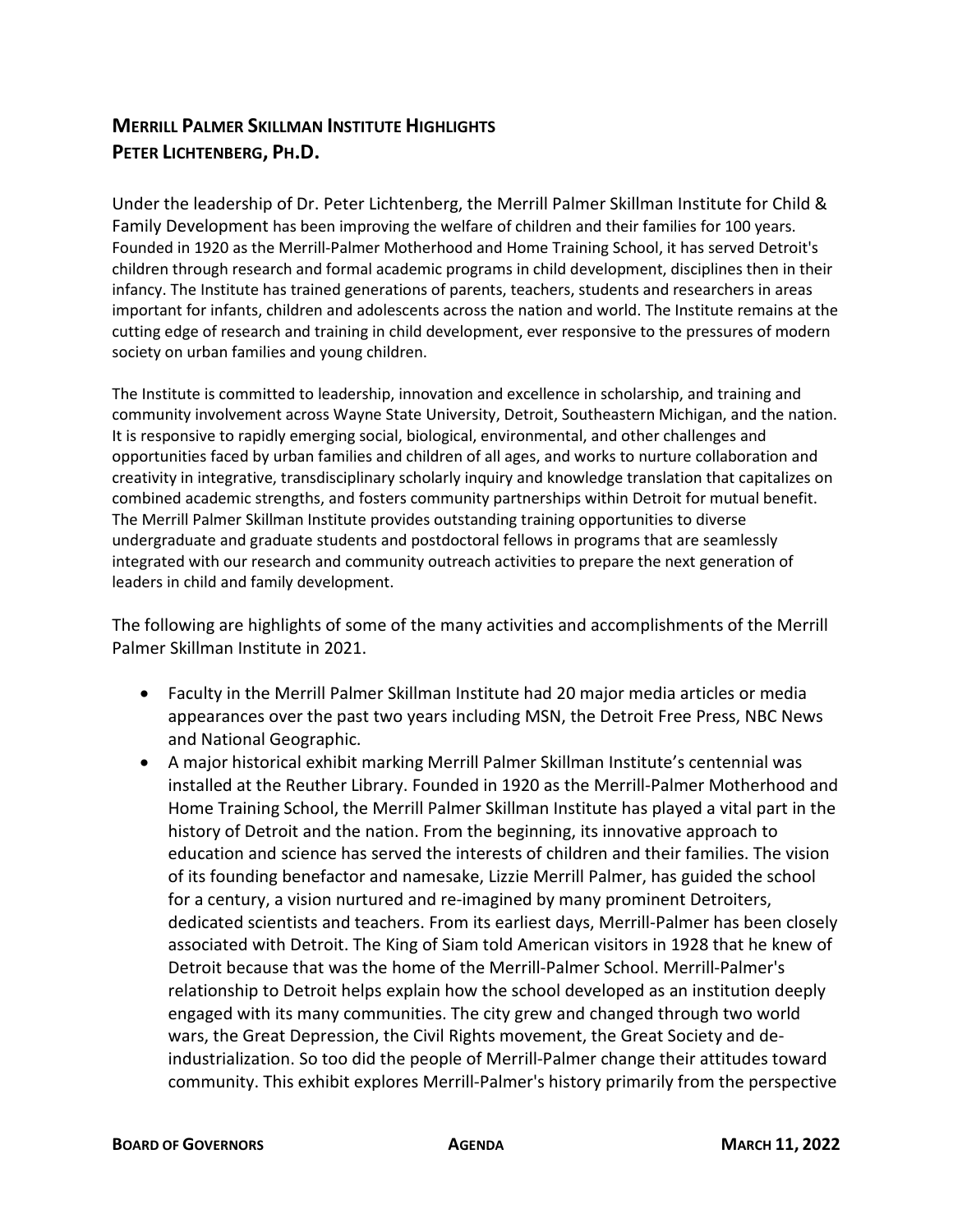of the women who shaped, led and supported it. Each believed Merrill-Palmer was a community maker.

- The Merrill Palmer Skillman Institute's Early Childhood Center was re-accredited by the National Association for the Education of Young Children.
- In 2021, the Merrill Palmer Skillman Institute received \$882,852 in donations.
- The Merrill Palmer Skillman Institute has an active search for a director.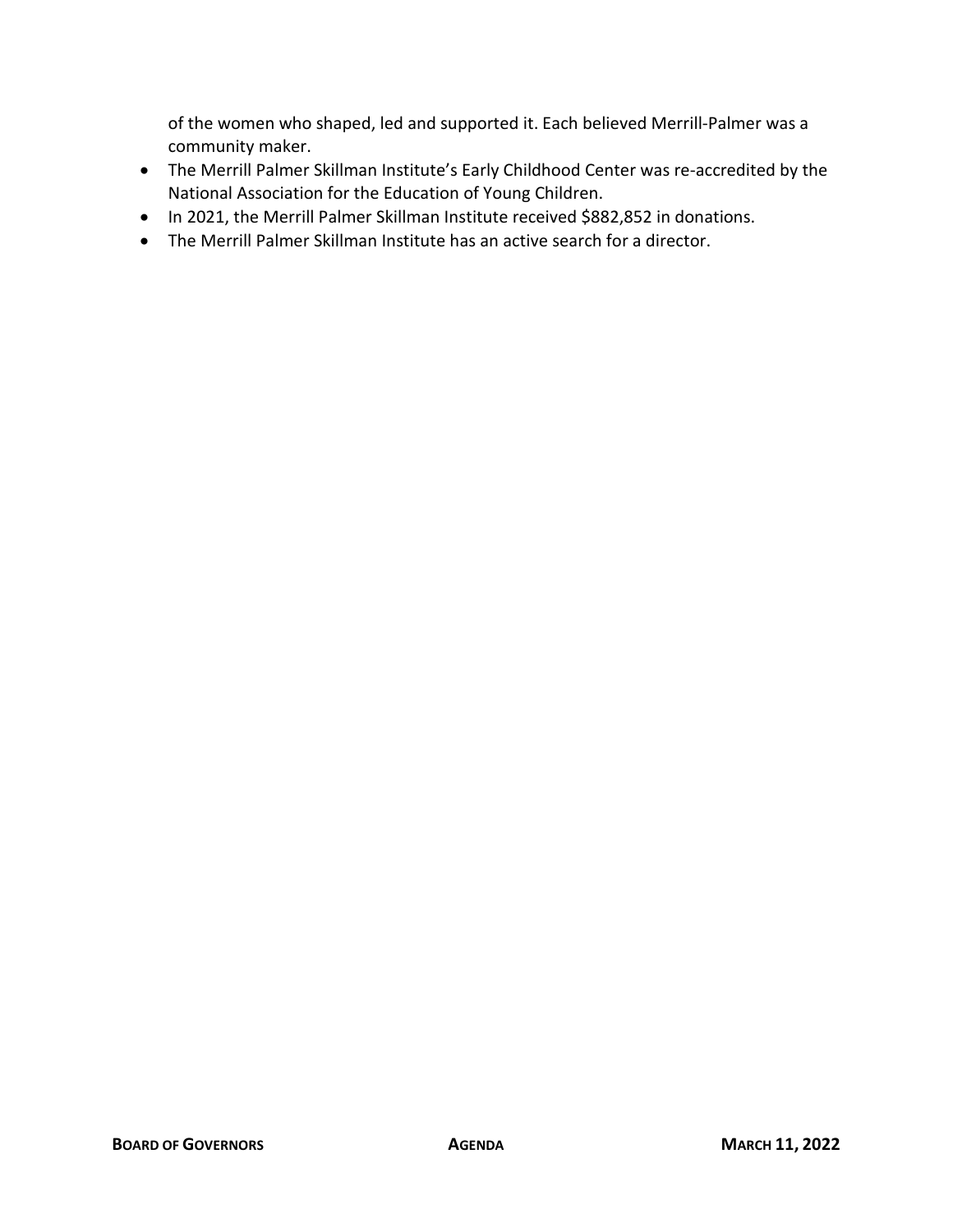### **CENTER FOR MOLECULAR MEDICINE AND GENETICS HIGHLIGHTS LAWRENCE GROSSMAN, PH.D.**

Under the leadership of Dr. Lawrence Grossman, the Center for Molecular Medicine and Genetics is comprised of basic researchers, physician-scientists, computational scientists and genetic counselors that have the common goal of excellent in molecular genetics, molecular medicine and genomics to increase the understanding, diagnosis, treatment and prevention of human disease.

The Center features four main area of research focus: inflammation, metabolism, neurogenetics, and functional genomics. These are linked by core bridging disciplines such as computational biology, molecular biology, translational medicine, and genetics/genomics. The genetic counseling program also provides a critical bridge between basic sciences and translational research. The Center for Molecular Medicine and Genetics offers a Ph.D. program in Molecular Genetics and Genomics that attracts top students interested in intensive research training and education in the foundation of modern genetics and genomics research. The Center also trains MS and Ph.D. students from other programs including biochemistry and molecular biology, and also cancer biology.

The following are highlights of some of the many activities and accomplishments of the Center for Molecular Medicine and Genetics in 2021.

- CMMG researchers received 22 new or continuing grants for the calendar year 2021.
- CMMG researchers published in dozens of peer-reviewed publications, some in very top ranked journals. They also published a number of book chapters.
- Dr. Ren Zhang's lab previously discovered the long-sought mitochondrial NAD kinase (MNADK), which plays a crucial role in fat metabolism and antioxidant protection.
- Dr. Lobelia Samavati submitted a new Patent application: Autoantibodies against cytoskeletons and lysosomal trafficking in sarcoidosis.
- Dr. Maik Hüttemann US Patent 11,020,604; role: primary inventor; publication date: 06/01/2021; title: "Light therapy treatment", filed 06/27/2018.
- Multiple Center members serve as editors or on editorial boards of professional journals.
- Dr. Kezhong Zhang was awarded four patents/licenses in 2021
- New Courses through CMMG:
	- o Dr. Kezhong Zhang initiated a new course, "Molecular Organelle Physiology," in 2021
		- **This course, which addresses the hot topics of integrated signal** transduction and stress responses, was developed and initiated in 2021 to cover the advanced topics and learning demands from graduate and MD students, postdoc fellows, and junior faculty in the newly emerging field of molecular and cellular organelle physiology. It is the first of its kind at WSU.